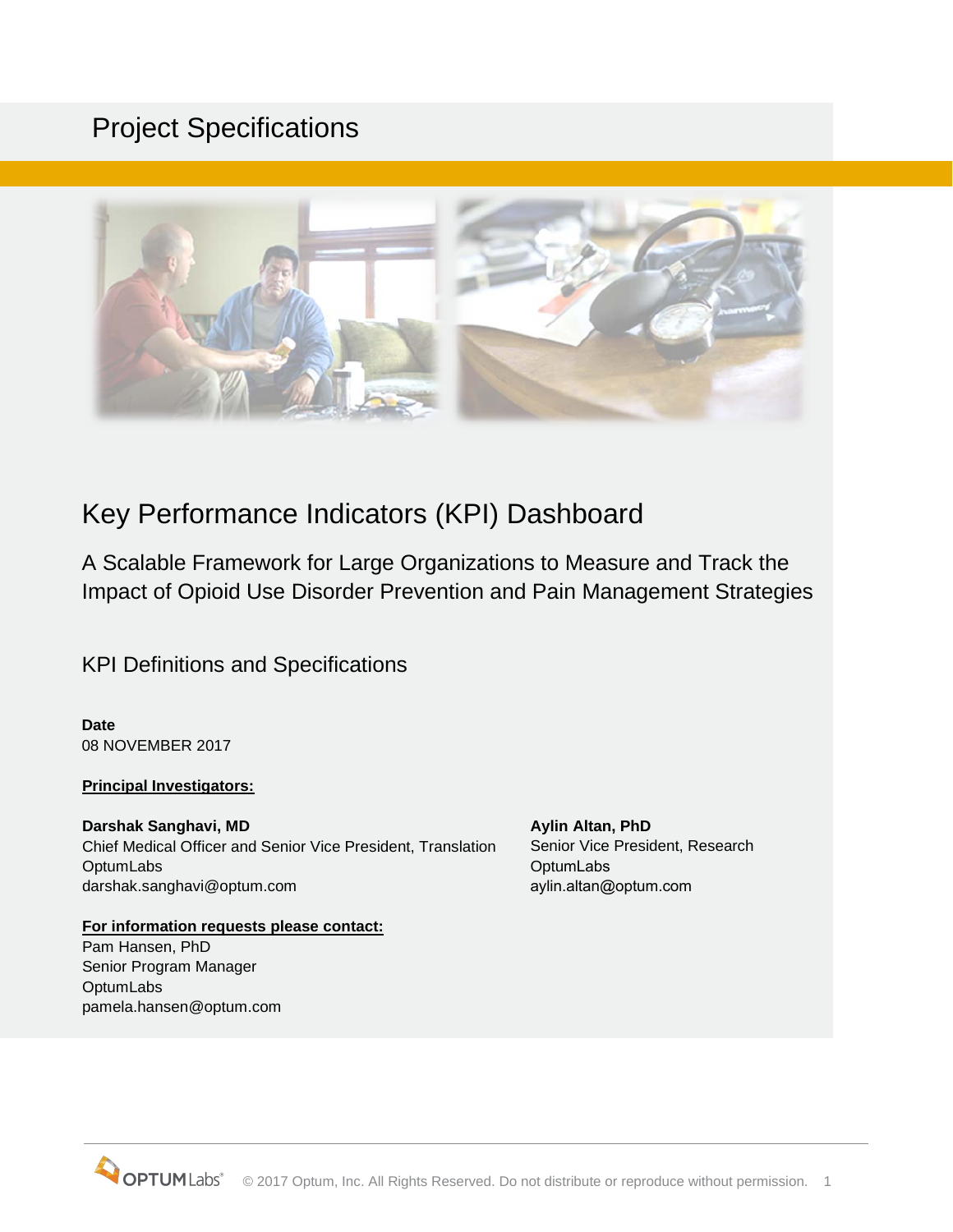## **Table of Contents**

| 1 <sup>1</sup> |        |  |  |  |  |
|----------------|--------|--|--|--|--|
| 2.             |        |  |  |  |  |
| 3.             |        |  |  |  |  |
| 4.             |        |  |  |  |  |
| 5 <sub>1</sub> |        |  |  |  |  |
|                | 5.1.   |  |  |  |  |
|                | 5.1.1. |  |  |  |  |
|                | 5.1.2. |  |  |  |  |
|                | 5.1.3. |  |  |  |  |
| 6.             |        |  |  |  |  |
|                | 6.1.   |  |  |  |  |
| 6.2.           |        |  |  |  |  |
| 6.3.           |        |  |  |  |  |
|                | 6.4.   |  |  |  |  |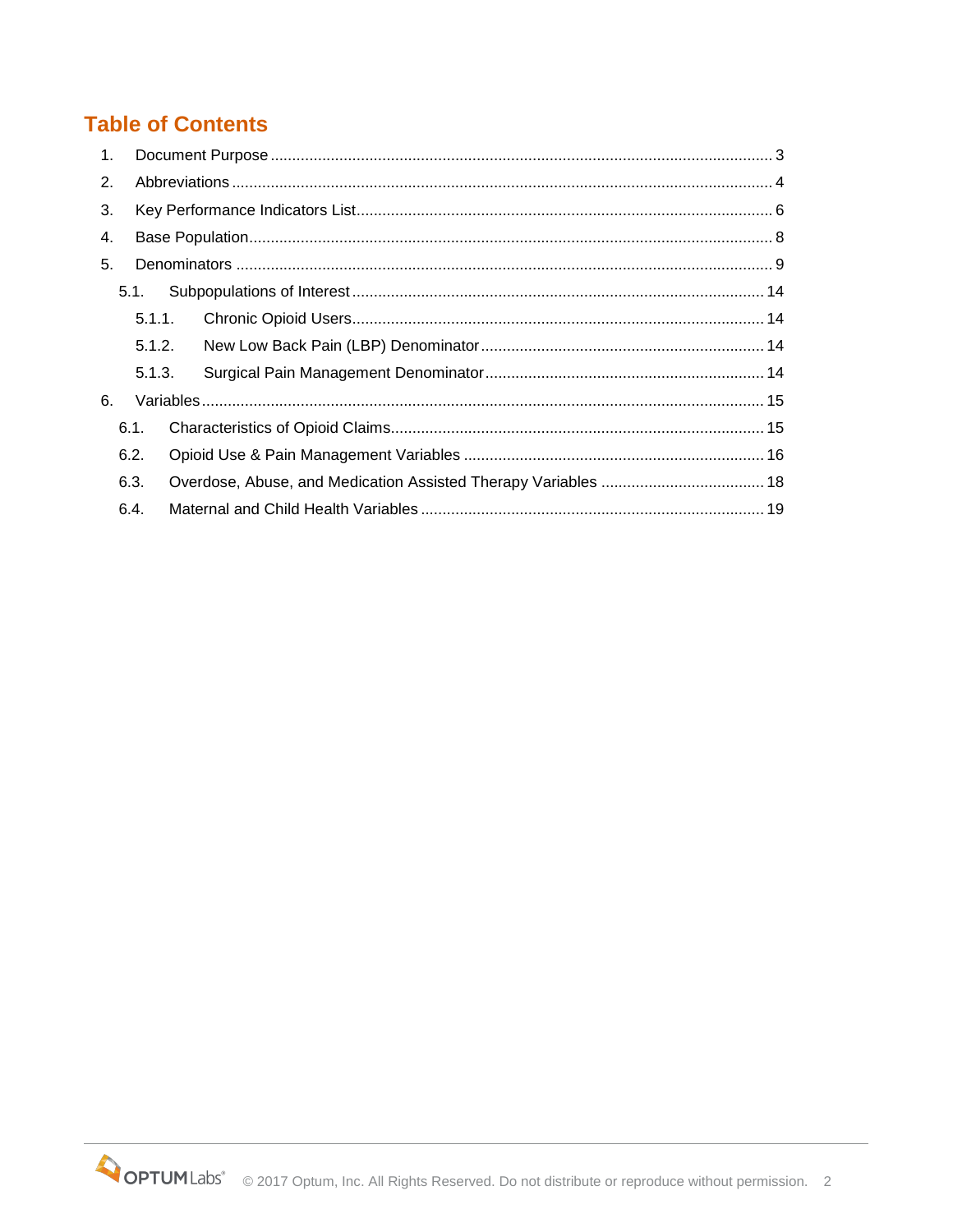## <span id="page-2-0"></span>**1. Document Purpose**

The purpose of this document is to provide an overview of the concepts used in creation of a scalable framework for large organizations to measure and track the impact of opioid use disorder prevention and pain management strategies. This Key Performance Indicators (KPIs) dashboard was constructed in the large, geographically diverse administrative claims database housed within the OptumLabs Data Warehouse using data from 2014 - 2016. This document includes terminology, variable definitions, denominator specifications, and concepts used to create the KPIs.

NB: Throughout this document and in the accompanying data dictionary, ICD9-CM diagnosis codes are used to identify various conditions. While only the ICD9 codes are listed here, the ICD10 equivalents were also used (identified via ICD9/ICD10 crosswalk tables).

NB: The KPIs can be calculated using a calendar year (CY), a rolling 12 months period (R12), or quarterly (QTRLY). This document describes calculation using a CY, easily modified to an R12 approach. Modifications for QTRLY reporting are available on request.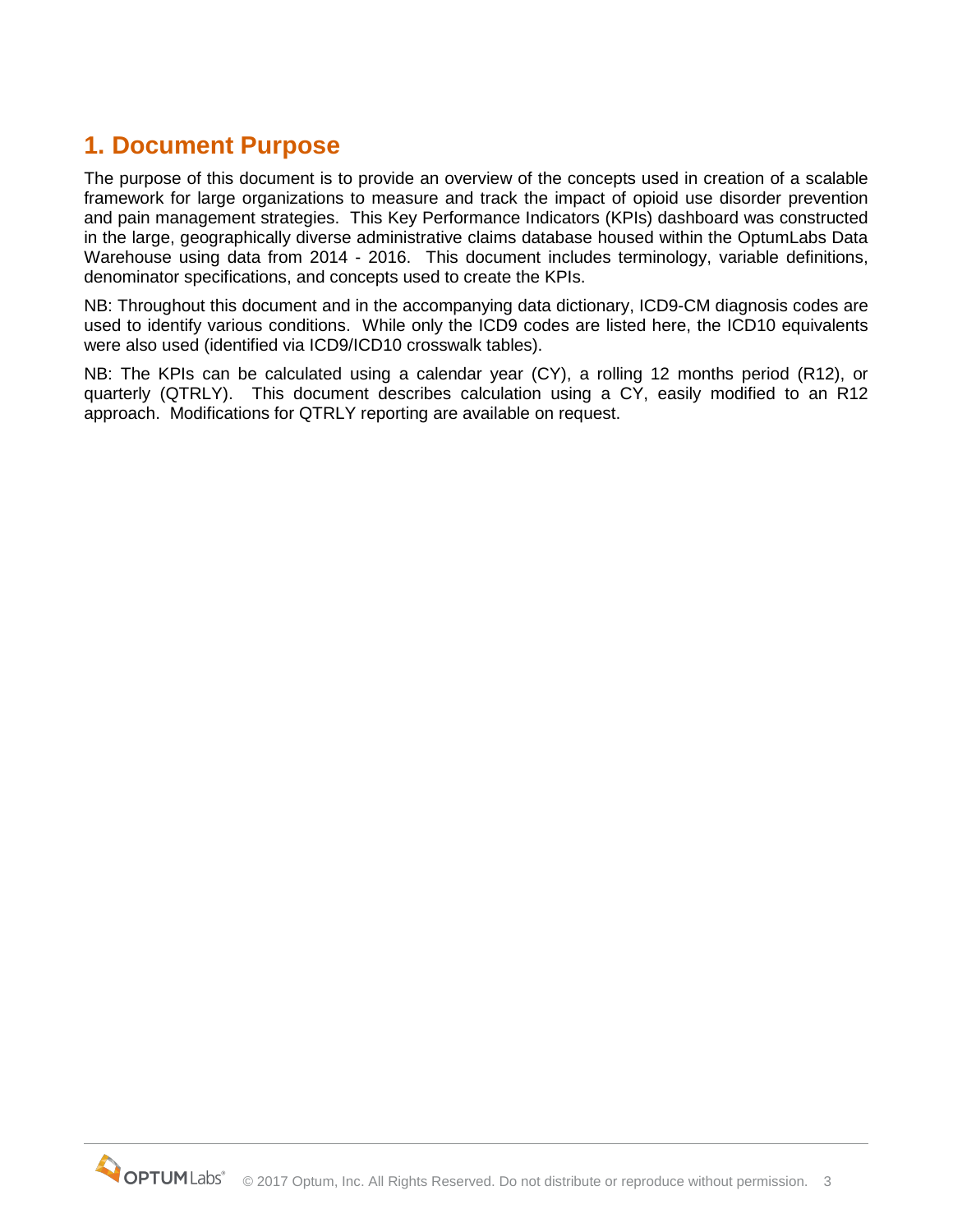# <span id="page-3-0"></span>**2. Abbreviations**

| <b>Abbreviation</b>                                                             | <b>Definition</b>                                                                                              |  |  |
|---------------------------------------------------------------------------------|----------------------------------------------------------------------------------------------------------------|--|--|
| "benzo"                                                                         | Benzodiazepine                                                                                                 |  |  |
| <b>CDC</b>                                                                      | <b>Centers for Disease Control and Prevention</b>                                                              |  |  |
| <b>CE</b>                                                                       | Continuous Enrollment (a period membership in health plan with no breaks<br>in enrollment longer than 30 days) |  |  |
| <b>COMM</b>                                                                     | Commercial (enrolled in a commercial health plan)                                                              |  |  |
| <b>CY</b>                                                                       | <b>Calendar Year</b>                                                                                           |  |  |
| <b>DD</b>                                                                       | Data Dictionary                                                                                                |  |  |
| <b>ED</b>                                                                       | <b>Emergency Department</b>                                                                                    |  |  |
| <b>ER</b>                                                                       | <b>Extended Release</b>                                                                                        |  |  |
| <b>KPI</b>                                                                      | Key Performance Indicator                                                                                      |  |  |
| Low Back Pain<br><b>LBP</b>                                                     |                                                                                                                |  |  |
| <b>LTC</b><br>Long Term Care                                                    |                                                                                                                |  |  |
| <b>MA</b><br>Medicare Advantage                                                 |                                                                                                                |  |  |
| <b>MAT</b>                                                                      | <b>Medication Assisted Therapy</b>                                                                             |  |  |
| <b>MCH</b>                                                                      | <b>Maternal and Child Health</b>                                                                               |  |  |
| <b>MED</b>                                                                      | Medical, in this context used to indicate medical benefit enrollment                                           |  |  |
| <b>MME</b>                                                                      | Morphine Milligram Equivalents                                                                                 |  |  |
| <b>NAS</b><br>Neonatal Abstinence Syndrome                                      |                                                                                                                |  |  |
| <b>NDC</b><br>National Drug Code (a coding system used to identify medications) |                                                                                                                |  |  |
| <b>NH</b><br><b>Nursing Home</b>                                                |                                                                                                                |  |  |
| OD                                                                              | Overdose                                                                                                       |  |  |
| <b>OUD</b>                                                                      | <b>Opiate Use Disorder</b>                                                                                     |  |  |
| <b>PN</b>                                                                       | Pain                                                                                                           |  |  |
| <b>PV</b>                                                                       | Prevention                                                                                                     |  |  |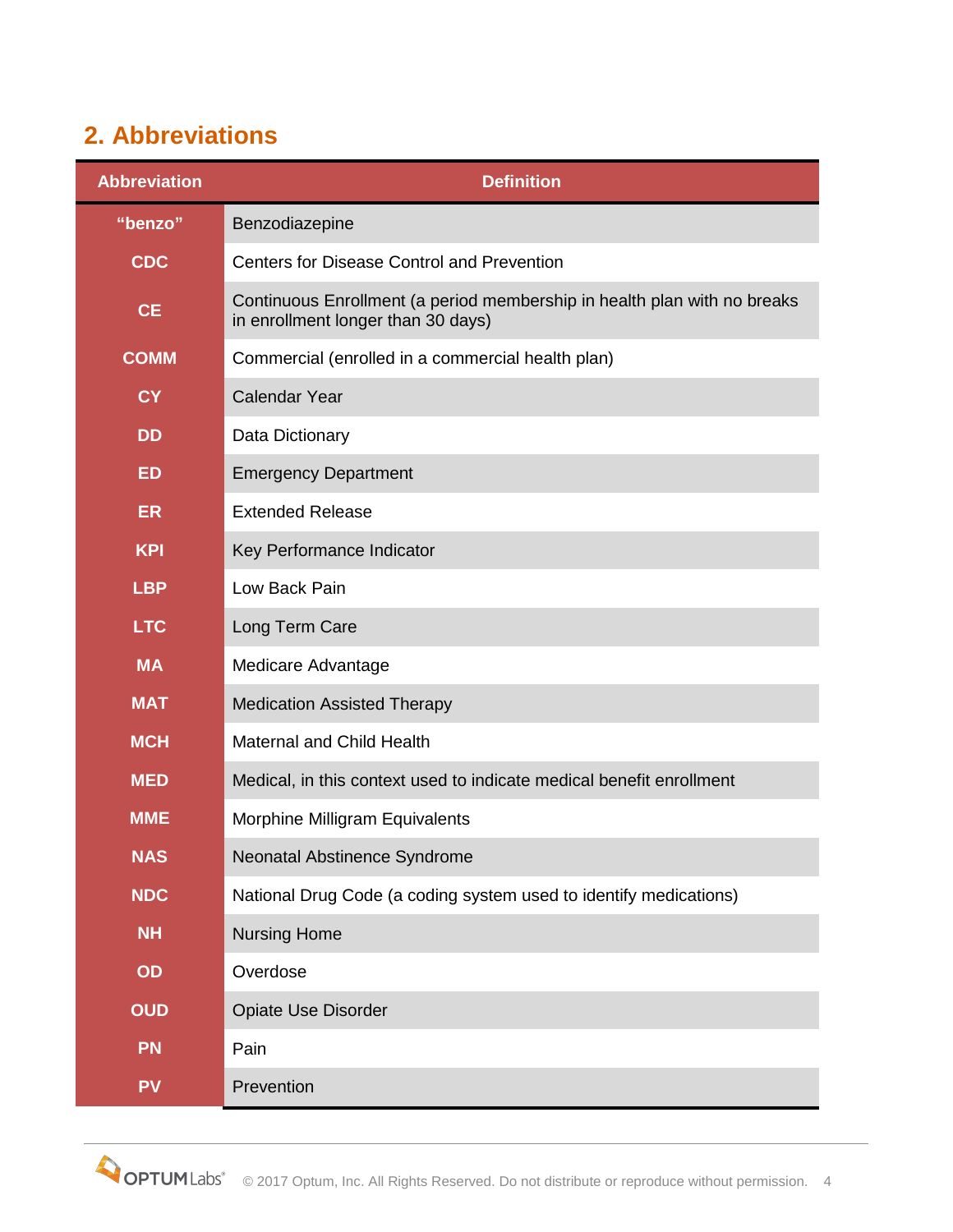| <b>QTRLY</b>                                                                                                                  | Quarterly                       |  |
|-------------------------------------------------------------------------------------------------------------------------------|---------------------------------|--|
| <b>R12</b><br>Rolling 12 months period                                                                                        |                                 |  |
| Prescription, in this context used either to indicate prescriptions and<br><b>RX</b><br>enrollment in a pharmacy benefit plan |                                 |  |
| <b>SA</b>                                                                                                                     | <b>Sustained Action</b>         |  |
| <b>SNF</b>                                                                                                                    | <b>Skilled Nursing Facility</b> |  |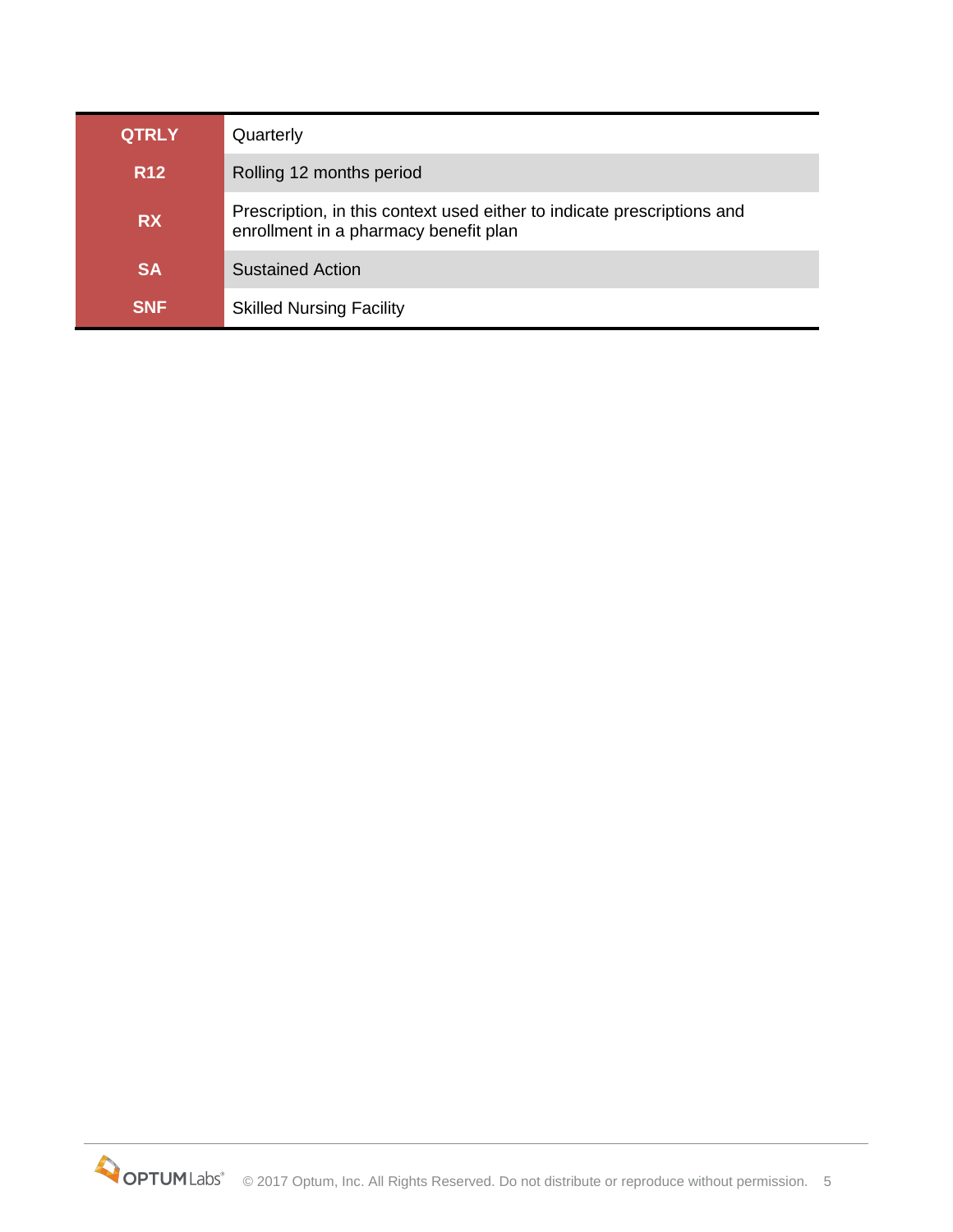# <span id="page-5-0"></span>**3. Key Performance Indicators List**

|                                      | <b>Alpha-Numeric</b><br>Shorthand <sup>1</sup> | Definition <sup>2</sup>                                                                                            |  |  |  |
|--------------------------------------|------------------------------------------------|--------------------------------------------------------------------------------------------------------------------|--|--|--|
|                                      | <b>Domain: Prevention</b>                      |                                                                                                                    |  |  |  |
| Primary <sup>3</sup><br><b>PV1 0</b> |                                                | Initial opioid is prescribed in compliance with CDC guidelines<br>(composite – true only if all of PV1_X are true) |  |  |  |
| <b>Secondary</b>                     | <b>PV1_1</b>                                   | Initial opioid is prescribed while patient is not exposed to<br>benzodiazepines                                    |  |  |  |
| <b>Secondary</b>                     | <b>PV1 2</b>                                   | Initial opioid prescription is not for methadone                                                                   |  |  |  |
| <b>Secondary</b>                     | <b>PV1 3</b>                                   | Initial opioid prescription is for short acting formulation                                                        |  |  |  |
| <b>Secondary</b>                     | <b>PV1 4</b>                                   | Initial opioid dose is <50MME/day                                                                                  |  |  |  |
| <b>Secondary</b>                     | <b>PV1 5</b>                                   | Initial opioid is prescribed for <= 7 days' supply                                                                 |  |  |  |
| <b>Primary</b>                       | <b>PV2 0</b>                                   | New opioid fills per 1000 enrollees                                                                                |  |  |  |
| <b>Primary</b>                       | <b>PV6 0</b>                                   | Percentage of new fillers who avoid chronic opioid use                                                             |  |  |  |
| Primary                              | OUD <sub>2_0</sub>                             | Cases of OD per 100,000 person-years                                                                               |  |  |  |
| <b>Secondary</b>                     | <b>PV3 0</b>                                   | Appropriate physician contact before a 2 <sup>nd</sup> opioid fill (new opioid<br>fillers only)                    |  |  |  |
| <b>Secondary</b>                     | <b>PV5 0</b>                                   | No use of opioids to treat new-onset low back pain (LBP)                                                           |  |  |  |
| <b>Secondary</b>                     | OUD50                                          | No concurrent opioid and benzodiazepine use                                                                        |  |  |  |
| <b>Domain: Pain Management</b>       |                                                |                                                                                                                    |  |  |  |
| Primary                              | <b>PN1_0</b>                                   | Chronic opioid use is well-managed (composite - true only if all of<br>PN1_X are true)                             |  |  |  |
| <b>Secondary</b>                     | $PN1_1$                                        | Appropriate frequency of contact with provider while chronic opioid<br>user                                        |  |  |  |
| <b>Secondary</b>                     | <b>PN1 2</b>                                   | No Emergency Department (ED) visit for breakthrough pain                                                           |  |  |  |
| <b>Secondary</b>                     | <b>PN1 4</b>                                   | Evidence of non-opioid pharmacological treatments for pain                                                         |  |  |  |
| <b>Secondary</b>                     | $PN1_5$                                        | Evidence of non-pharmacological treatments for pain                                                                |  |  |  |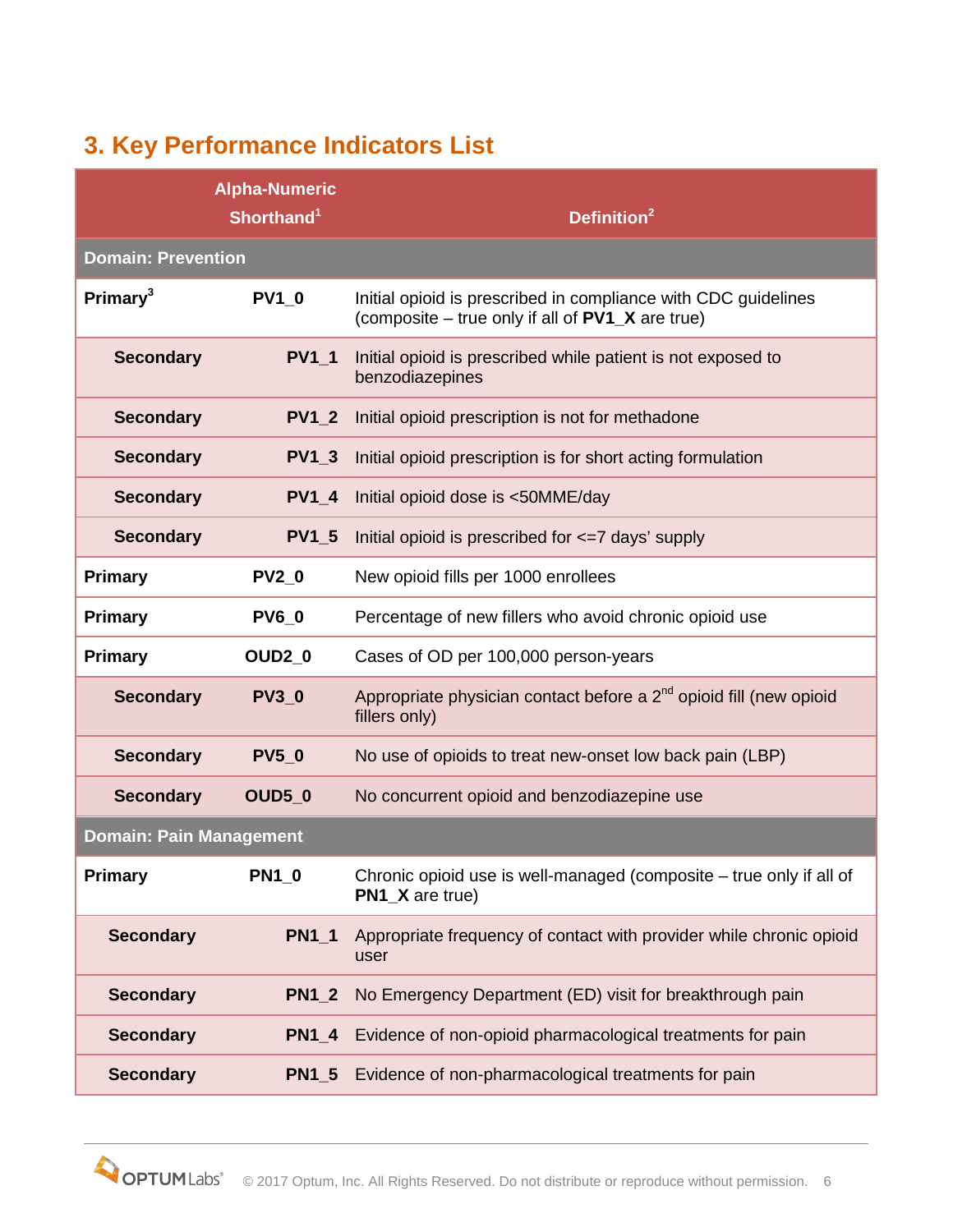| Primary                                      | <b>PN2 0</b>       | Post-surgical pain is well-managed                                                                                                   |  |  |
|----------------------------------------------|--------------------|--------------------------------------------------------------------------------------------------------------------------------------|--|--|
| <b>Domain: Opioid Use Disorder Treatment</b> |                    |                                                                                                                                      |  |  |
| Primary                                      | <b>PV4 0</b>       | Cases of opioid use disorder (OUD) per 1,000 person-years                                                                            |  |  |
| Primary                                      | OUD1 0             | Evidence of medication assisted therapy (MAT) among patients<br>with OUD or OD                                                       |  |  |
| <b>Secondary</b>                             | OUD3 0             | Evidence of MAT following OD                                                                                                         |  |  |
| <b>Secondary</b>                             | OUD6 0             | Evidence of naloxone fills among patients with OUD or OD                                                                             |  |  |
| <b>Secondary</b>                             | OUD7 0             | No opioid prescription fills following OUD or OD diagnosis                                                                           |  |  |
| Domain: Maternal & Child Health              |                    |                                                                                                                                      |  |  |
| <b>Primary</b>                               | MCH6 0             | Cases of OD per 100,000 person-years among enrollees <18                                                                             |  |  |
| <b>Primary</b>                               | MCH7 0             | Initial opioid is prescribed in compliance with CDC guidelines<br>(composite – true only if all of $PV1_X$ are true) – enrollees <18 |  |  |
| <b>Primary</b>                               | MCH8 0             | Percentage of infants with NAS born to mothers on MAT                                                                                |  |  |
| <b>Secondary</b>                             | MCH <sub>1</sub> 0 | Cases of neonatal abstinence syndrome (NAS) per 1000 live births                                                                     |  |  |
| <b>Secondary</b>                             | MCH4 0             | New opioid fills per 1,000 enrollees <18                                                                                             |  |  |
| <b>Secondary</b>                             | MCH <sub>5</sub> 0 | Cases of OUD per 1,000 person-years among enrollees <18                                                                              |  |  |

<sup>1</sup>Note that in the course of dashboard finalization, some measures originally included were removed and some measures were shifted to different domains. Alpha-numeric short hand names tie back to programmer specifications, therefore these shorthand names were retained in their original form. This explains why, for example, OUD2\_0 falls in the prevention domain. <sup>2</sup>Unless otherwise specified, measures were created for members age >=18 years. <sup>3</sup>Measures are classified as primary or secondary. Primary measures appear on the main dashboard pages; secondary measures appear on detail level pages.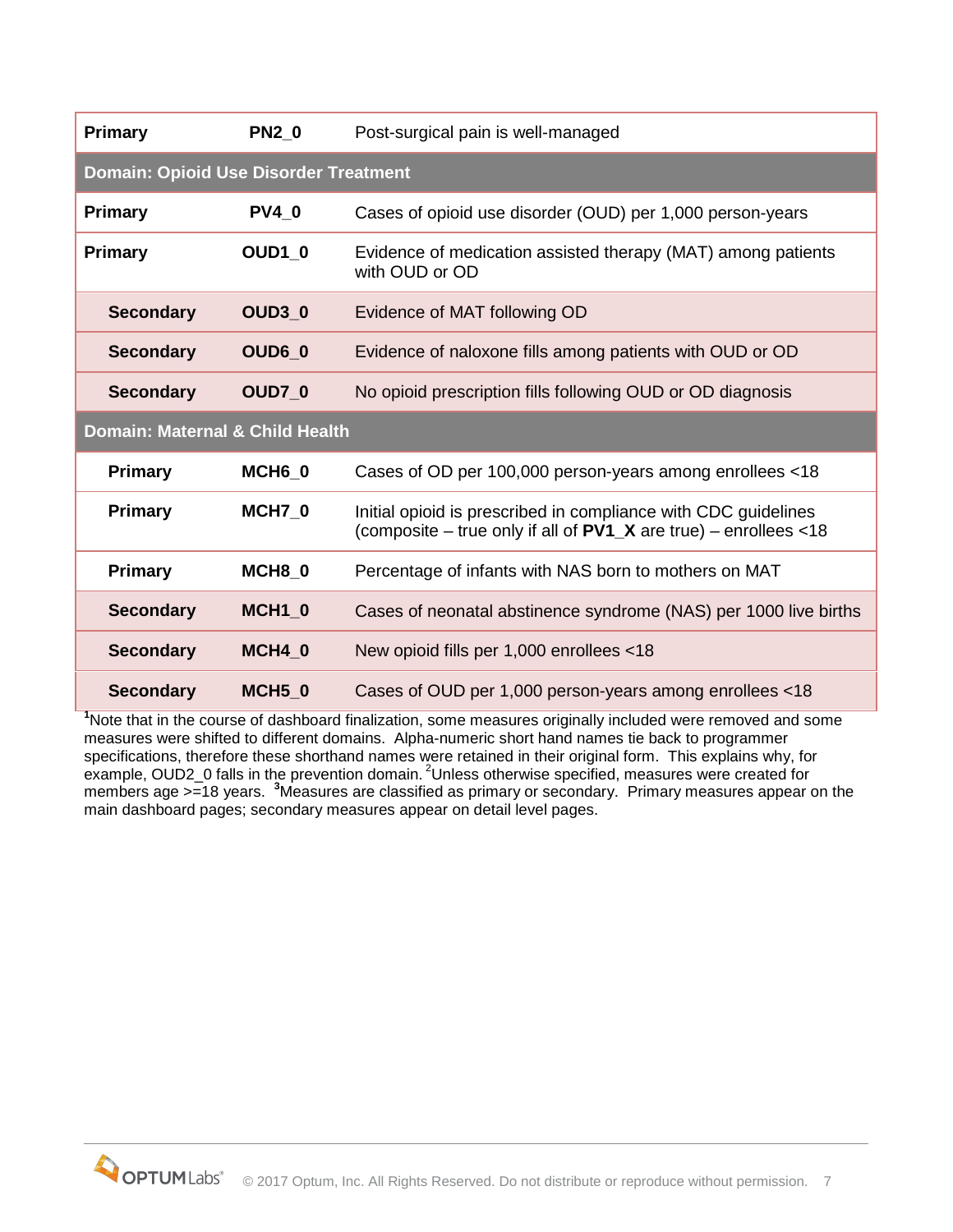## <span id="page-7-0"></span>**4. Base Population**

The base population includes all subjects who meet the criteria below. Each KPI is applied to a population denominator which is drawn from the base population.

Plan enrollees are included in the base population if they meet all of the following criteria:

- Commercial or Medicare Advantage enrollee
- Qualify for denominator population (unique to each measure)
- Age 18 and older, except for measures specified as relating to maternal and child health.

Plan enrollees are excluded from the base population if they meet any of the following criteria:

- Unknown or conflicting gender or year of birth
- Evidence of malignant cancer, chemotherapy, or radiation during the calendar year (CY) of the dashboard
- In hospice or palliative care, long term care (LTC), skilled nursing facility (SNF), nursing home care (medication delivery in these settings is not fully visible in claims):
	- o Hospice includes any hospice claims in CY
	- o Palliative care includes any claims for palliative care in CY
	- o LTC, NH, SNF is defined as >= 90 days (not necessarily contiguous) in SNF, NH, or other LTC facility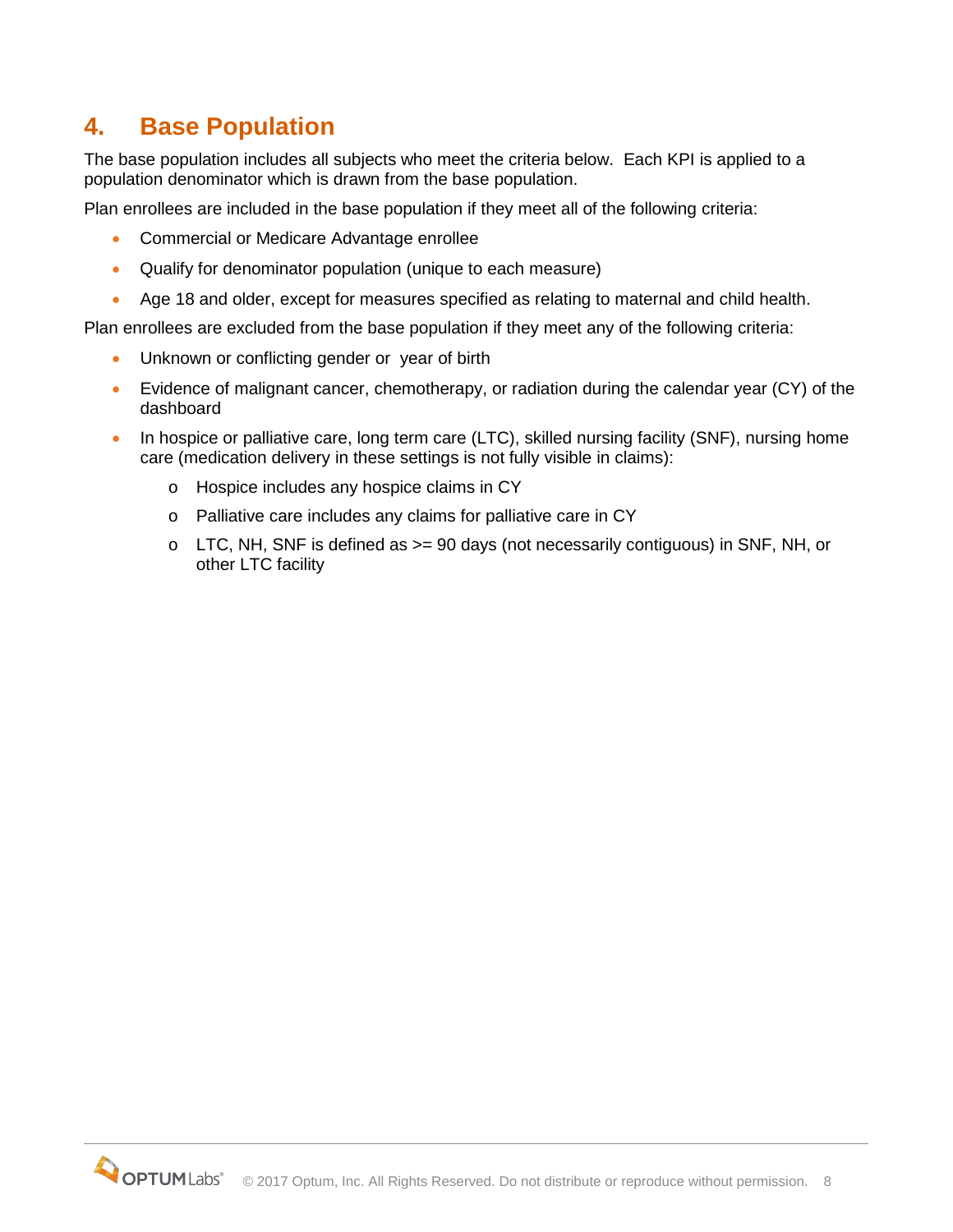# <span id="page-8-0"></span>**5. Denominators**

The variables defined below are required to create necessary denominators (See Table 1):

- **New Opioid RX in calendar year:** Evidence of a new opioid prescription in the CY is defined as no opioid RXs in the 12 months prior to the earliest occurring opioid RX in the CY.
- **At least 2 opioid fill dates in year of interest**: Enrollees with at least 2 opioid prescriptions fill dates during the CY (prescriptions can be of same or different strengths, generic name, formulation).
- Denominator for Concurrent benzo & opioid use (OUD5 0). The denominator for OUD5 0 includes individuals with a minimum level of opioid use defined as:
	- **a)** CE in RX AND MED plan during CY of interest; AND
	- **b)** 2 or more opioid fill dates during CY of interest); AND
	- **c)** Total days' supply >=15 from all opioid claims filled in calendar year. If two RXs are filled on the same date, only days' supply from one claim, the claim with the longest days' supply, was used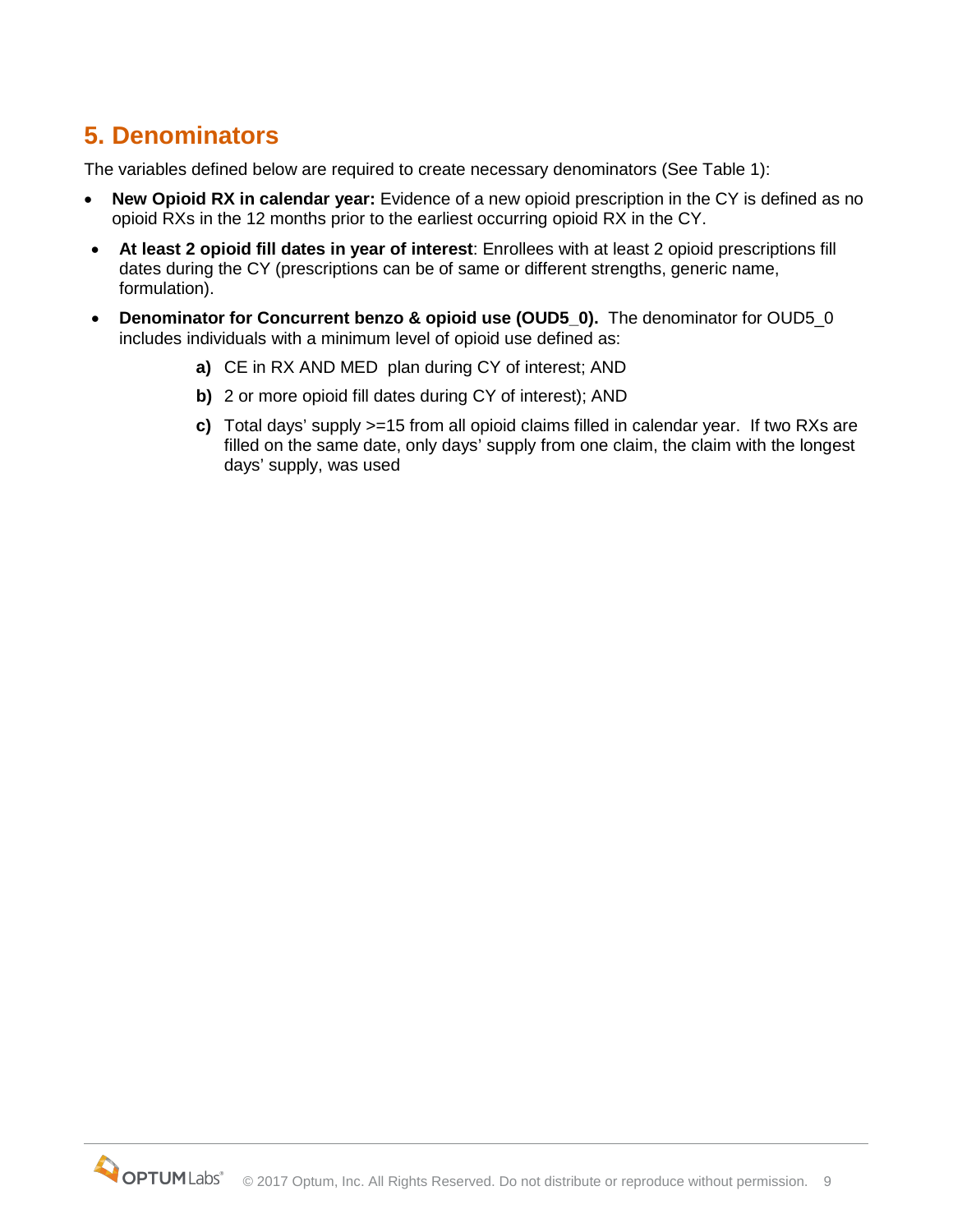#### **Table 1. Measure Definitions**

| Alpha-<br><b>Numeric</b><br><b>Shorthand</b> | <b>Definition</b>                                                                                  | Denominator <sup>1</sup>                                                   | <b>Numerator</b>                                                 |
|----------------------------------------------|----------------------------------------------------------------------------------------------------|----------------------------------------------------------------------------|------------------------------------------------------------------|
| PV1 X                                        | Initial opioid is prescribed in<br>compliance with CDC<br>guidelines (composite)                   | • CE in MED and RX in CY                                                   | • New opioid Rx where                                            |
|                                              |                                                                                                    | • New opioid RX in CY                                                      | Not for methadone<br>$\Omega$                                    |
|                                              |                                                                                                    | • 12 months of RX CE prior to earliest<br>opioid claim in CY               | And for short-acting<br>$\circ$<br>formulation                   |
|                                              |                                                                                                    |                                                                            | And $<$ 50 MME per<br>$\circ$<br>day                             |
|                                              |                                                                                                    |                                                                            | And $\leq$ 7 days' supply<br>$\circ$                             |
|                                              |                                                                                                    |                                                                            | And patient not on<br>$\circ$<br>prior benzodiazepine<br>use     |
| $PV2_0$                                      | New opioid fills per 1000<br>enrollees                                                             | • CE in MED and RX in CY                                                   | • New opioid Rx in CY                                            |
|                                              |                                                                                                    | • CE in RX in the 12 month prior to CY<br>of interest                      |                                                                  |
| <b>PV6 0</b>                                 | Percentage of new fillers who                                                                      | • CE in MED and RX in CY                                                   | • New opioid users who do not<br>transition to chronic use       |
|                                              | avoid chronic opioid use                                                                           | • New opioid RX in Q1 of CY                                                |                                                                  |
|                                              |                                                                                                    | • 12 months of RX CE prior to and<br>following earliest opioid claim in CY |                                                                  |
| OUD <sub>2_0</sub>                           | Cases of OD per 100,000<br>person-years                                                            | • All members of base population                                           | • OD in CY of interest                                           |
| $PV3_0$                                      | Appropriate physician contact<br>before a 2 <sup>nd</sup> opioid fill (new<br>opioid fillers only) | • CE in MED and RX in CY                                                   | • Appropriate physician contact<br>before a $2^{nd}$ opioid fill |
|                                              |                                                                                                    | • New opioid RX in CY                                                      |                                                                  |
|                                              |                                                                                                    | • 12 months of RX CE prior to earliest<br>opioid claim in CY               |                                                                  |
|                                              |                                                                                                    | • At least 2 opioid fill dates in CY                                       |                                                                  |

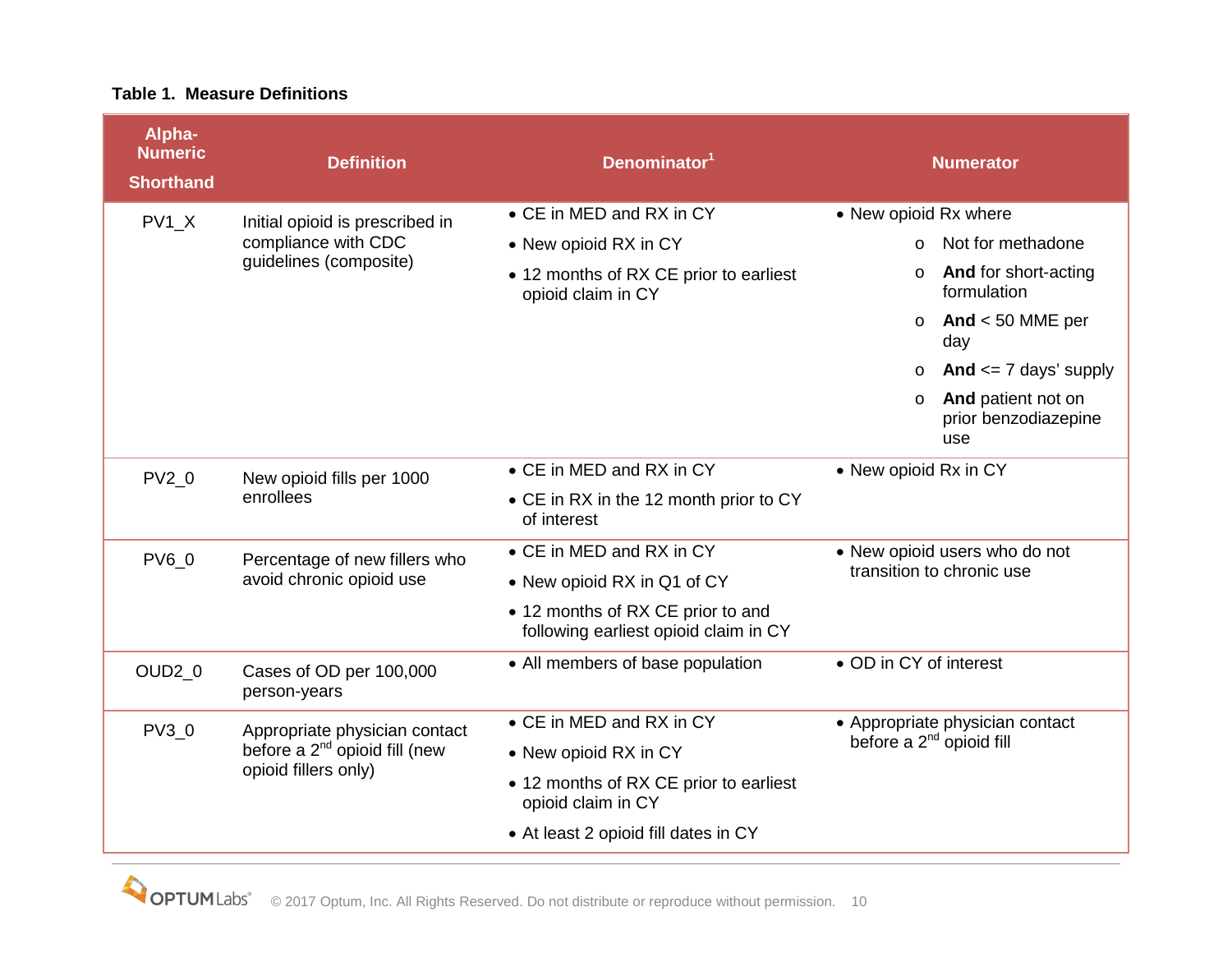| PV5_0         | No use of opioids to treat new-<br>onset low back pain (LBP)                               | • CE in MED and RX in CY<br>• New LPB in CY (see section 2.3.2<br>below)<br>• CE in MED and RX in 6 months prior<br>to evidence of new LBP<br>• No opioid RX in 6 months prior to new<br><b>LBP</b> | • No opioid fill following new-onset of<br>low back pain (LBP)                                                                                                                                                                                                                                         |
|---------------|--------------------------------------------------------------------------------------------|-----------------------------------------------------------------------------------------------------------------------------------------------------------------------------------------------------|--------------------------------------------------------------------------------------------------------------------------------------------------------------------------------------------------------------------------------------------------------------------------------------------------------|
| <b>OUD5_0</b> | No concurrent opioid and<br>benzodiazepine use                                             | • CE in MED and RX in CY<br>• At least 2 opioid fill dates in CY<br>• Total days' supply from RX claims<br>>=15 days in the CY                                                                      | • No concurrent opioid and<br>benzodiazepine use (< 30 days of<br>overlap)                                                                                                                                                                                                                             |
| $PN1_X$       | Chronic opioid use is well-<br>managed (composite - true<br>only if all of PN1_X are true) | • CE in MED and RX in CY<br>• Meet definition of chronic opioid use in<br>CY (see section 2.3.1, below)                                                                                             | • Chronic opioid use where:<br>Appropriate contact<br>$\circ$<br>with provider<br>And no ER visit for<br>$\circ$<br>breakthrough pain<br>And evidence of non-<br>$\Omega$<br>opioid pharmacological<br>treatment for pain<br>And evidence of non-<br>$\Omega$<br>pharmacological<br>treatment for pain |
| PN2_0         | Post-surgical pain is well-<br>managed                                                     | • Among enrollees with CE in MED and<br>RX in CY:<br>Total number of inpatient<br>$\bullet$<br>confinements with at least one<br>qualifying surgery                                                 | • No evidence of opioid claim and<br>ER visits following discharge                                                                                                                                                                                                                                     |
| $PV4_0$       | Cases of opioid use disorder                                                               | • All members of base population                                                                                                                                                                    | • OUD in CY of interest                                                                                                                                                                                                                                                                                |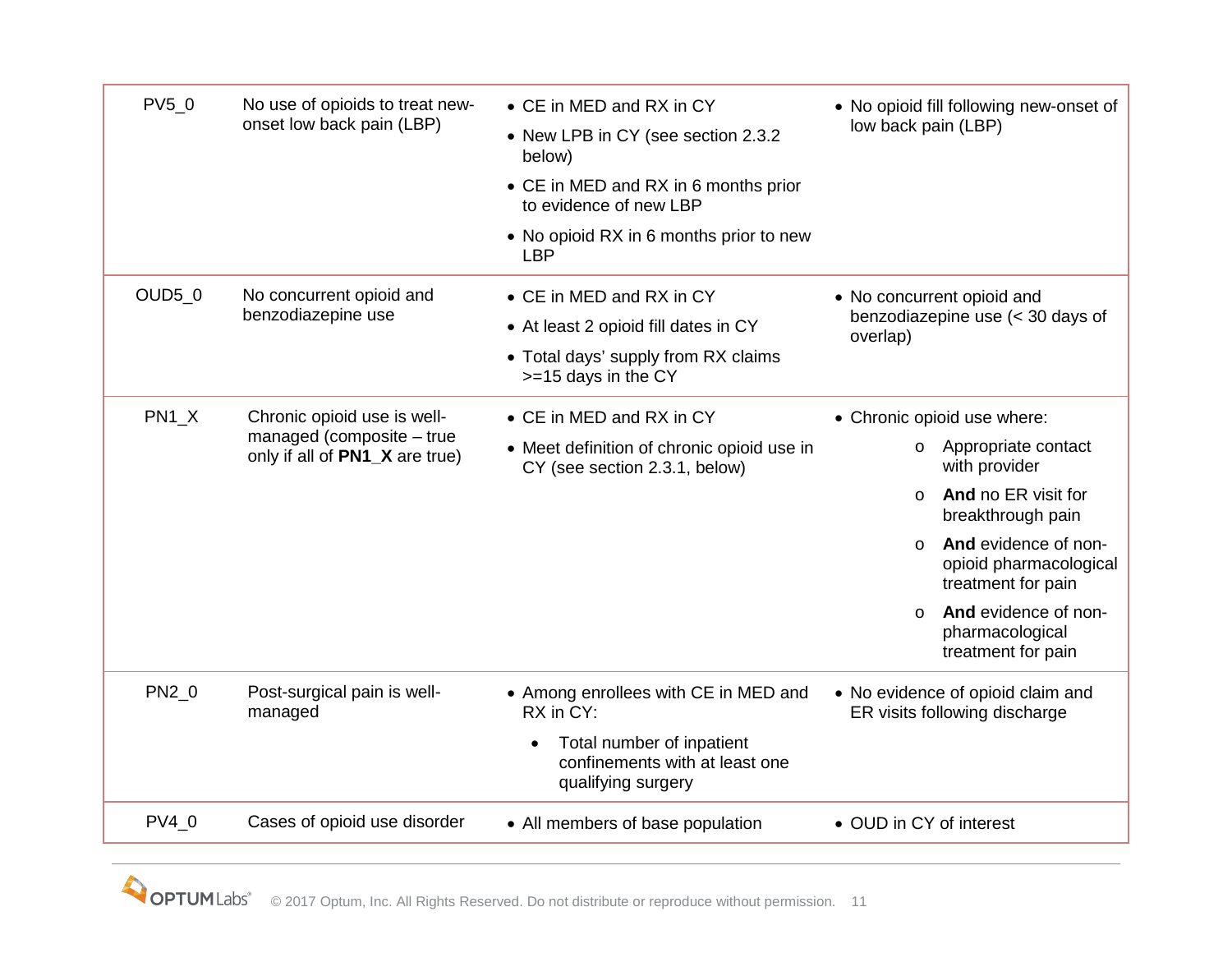|                    | (OUD) per 1,000 person-years                                                      |                                                              |                                                         |
|--------------------|-----------------------------------------------------------------------------------|--------------------------------------------------------------|---------------------------------------------------------|
| OUD1_0             | Evidence of medication<br>assisted therapy (MAT) among<br>patients with OUD or OD | • CE in RX and MED in CY<br>• OUD or OD in CY of interest    | • Evidence of MAT in CY of interest                     |
| $OUD3_0$           | Evidence of MAT following OD                                                      | • CE in RX and MED in CY<br>• OD in CY of interest           | • Evidence of MAT following OD<br>diagnosis             |
| OUD60              | Evidence of naloxone fills<br>among patients with OUD or<br><b>OD</b>             | • CE in RX and MED in CY<br>• OUD or OD in CY of interest    | • Evidence of naloxone in CY of<br>interest             |
| <b>OUD7_0</b>      | No opioid prescription fills<br>following OUD or OD diagnosis                     | • CE in RX and MED in CY<br>• OUD or OD in CY of interest    | . No opioid fill following OUD or OD<br>diagnosis       |
| MCH <sub>6_0</sub> | Cases of OD per 100,000<br>person-years among enrollees<br>< 18                   | • All members of base population <18<br>yrs                  | • OD in CY of interest                                  |
| MCH7_0             | Initial opioid is prescribed in                                                   | • CE in MED and RX in CY                                     | • New opioid Rx where                                   |
|                    | compliance with CDC<br>guidelines (composite) -<br>enrollees <18                  | • New opioid RX in CY                                        | Not for methadone                                       |
|                    |                                                                                   | • 12 months of RX CE prior to earliest<br>opioid claim in CY | <b>And for short-acting</b><br>$\circ$<br>formulation   |
|                    |                                                                                   | • Member <18 yrs                                             | And $<$ 50 MME per<br>$\circ$<br>day                    |
|                    |                                                                                   |                                                              | o And $\leq$ 7 days' supply                             |
|                    |                                                                                   |                                                              | • And patient not on prior<br>benzodiazepine            |
| MCH8_0             | Percentage of infants with NAS<br>born to mothers on MAT                          | • Number of eligible NAS deliveries in<br>СY                 | • Evidence of MAT of mothers of<br>babies born with NAS |
|                    |                                                                                   | • Mothers with Rx coverage 6 months<br>prior to delivery     |                                                         |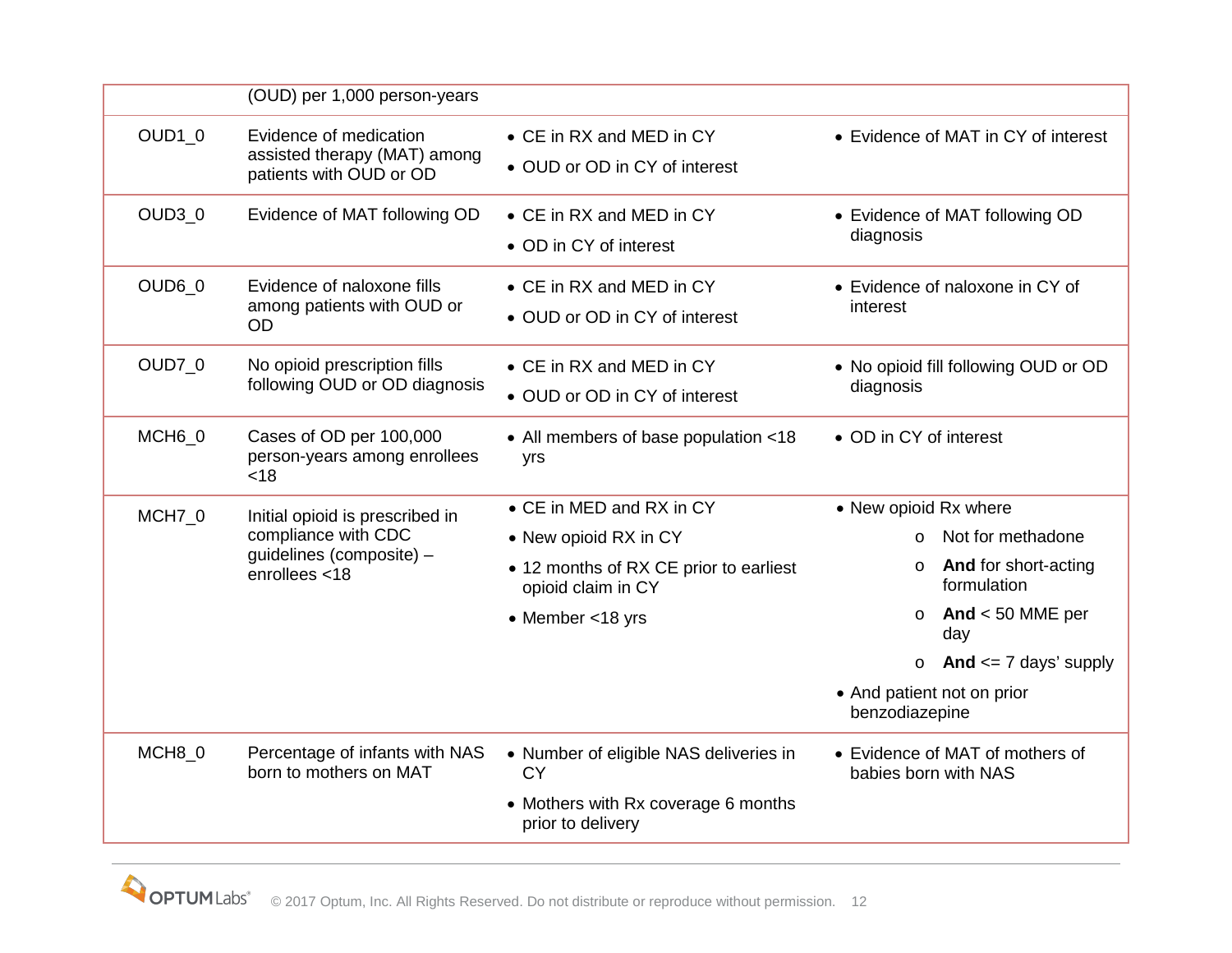| MCH <sub>1</sub> 0 | Cases of neonatal abstinence<br>syndrome (NAS) per 1000 live<br>births | • Total live births in CY                   | • Evidence of NAS in IP after<br>deliveries |
|--------------------|------------------------------------------------------------------------|---------------------------------------------|---------------------------------------------|
| MCH4 0             | New opioid fills per 1,000<br>enrollees $<$ 18                         | • All members of base population <18<br>yrs | • New opioid Rx in CY of interest           |
| MCH5 0<br>1.       | Cases of OUD per 1,000<br>person-years among enrollees<br>$<$ 18<br>.  | • All members of base population <18<br>yrs | • OUD in CY of interest                     |

<sup>1</sup>Unless otherwise specified, denominators include only members >=18 yrs.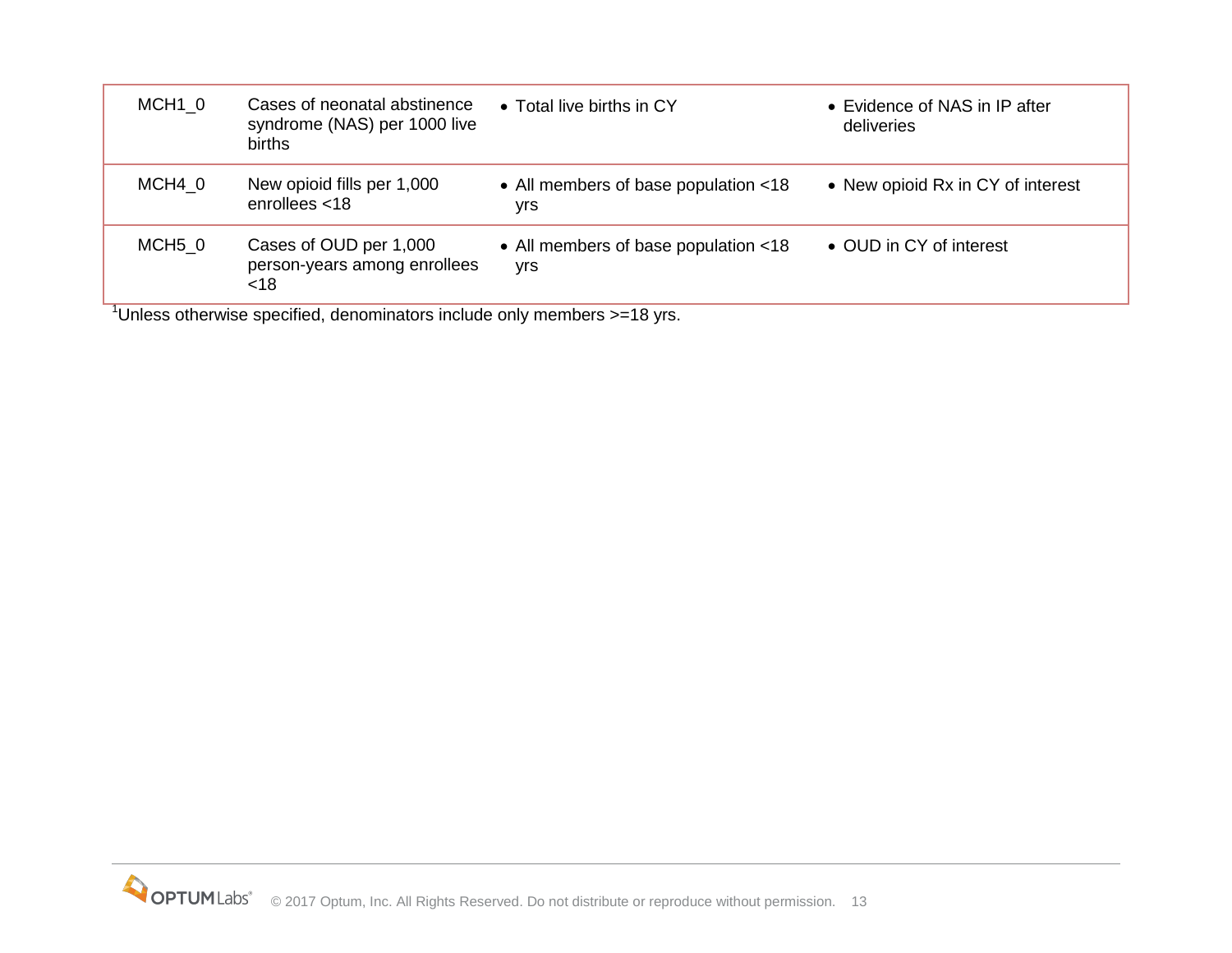## <span id="page-13-0"></span>**5.1. Subpopulations of Interest**

### **5.1.1. Chronic Opioid Users**

<span id="page-13-1"></span>Chronic opioid users are defined based on definitions used in the CONSORT study and cited by Hooten et al (20[1](#page-13-4)5) from the Mayo Educational Foundation.<sup>1</sup>

Patients are defined as chronic opioid users if they meet the following criteria during a 1 year period:

- 1) The patient has sum total days' supply for opioids >=90 days; AND
- 2) One of the following two criteria are met:
	- a. Sum total days' supply for opioids >=120 days; OR
	- b. >=10 prescription fills

Note: If a patient filled 2 opioid prescriptions on the same date, only one prescription for the days' supply calculation (the prescription with the longest days' supply) was used. However, if a patient filled 2 RXs on the same date, this counted as 2 RXs in the prescription fill count component.

### **5.1.2. New Low Back Pain (LBP) Denominator**

<span id="page-13-2"></span>Measure PV5\_0 examines new prescribing of opioids among patients with new onset low back pain (LBP). This measure requires a cohort of patients with new onset LBP who have not been treated in the recent past with opioids.

Patients qualified for the denominator of this measure if they met all of the following criteria:

- a) Had any diagnosis codes for LBP *in the primary position* in CY; AND
- b) Had no evidence of claims *with LBP codes in any position* during the six months prior to the earliest LBP claim identified in (a)*; AND*
- c) Had no evidence of opioid use in the 6 months prior to the earliest LBP identified in (a).

### **5.1.3. Surgical Pain Management Denominator**

<span id="page-13-3"></span>The KPI: "Surgical Pain is Well-Managed" (PN3\_0) was assessed at the confinement level, among patients with at least one qualifying surgical confinement.

Patients may have had multiple qualifying surgical confinements. All qualifying confinements were captured and events of interest were identified in relation to all confinements. This measure is at the confinement level. To qualify for the denominator, the discharge was required to occur within the year of interest.

<span id="page-13-4"></span><sup>1</sup> Hooten, WM et al. Incidence and Risk Factors for Progression from Short Term to Episodic or Long-Term Opioid Prescribing: A Population Based Study. *Mayo Clin Proc.* 2015:90(7): 850 – 856.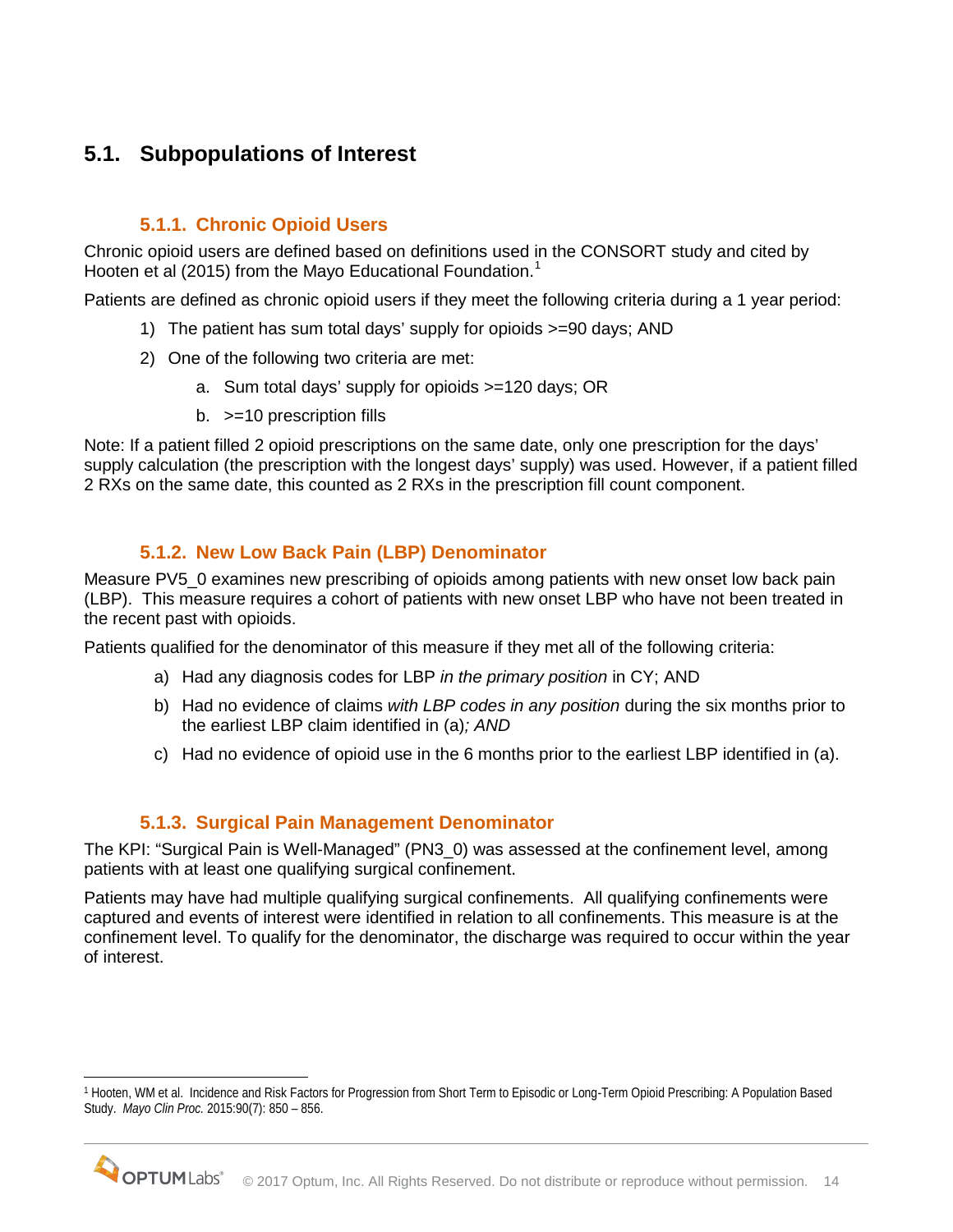# <span id="page-14-0"></span>**6. Variables**

## <span id="page-14-1"></span>**6.1. Characteristics of Opioid Claims**

• **Morphine Milligram Equivalents** (MME): Using MME conversion factor provided CDC, calculation of morphine milligram equivalents per day calculated as follows<sup>[2](#page-14-2)</sup>:

MME per day = Strength per Unit  $*\frac{Number\; of\; Units}{Days\; Supply}*MME\; conv$ 

- **"New Opioid Claim"**: See above (under denominators).
- **"2nd Opioid Claim"** Enrollees were defined as having a 2nd opioid claim in the CY of interest if they had a second fill for an opioid (any type, not necessarily same type, dosage form, or strength as the initial claim) in the CY of interest. In order to qualify as a  $2^{nd}$  opioid claim, this claim must have had a fill date different (and later) than the fill date of the initial opioid claim.
- **Initial opioid claim is for short-acting formulation** New opioid users should start on short acting opioid formulations to be compliant with CDC recommendations. In the DD, Short Acting is abbreviated "SA" and long acting is abbreviated "LA".

A patient is compliant with the measure PV1\_3 (new opioid claim is for SA opioid), if both of the following are met:

- a) The opioid filled on the new fill date is for an SA formulation; AND
- b) The patient does NOT have a fill for an LA opioid on the same date (the new fill date)
- **Initial Opioid Prescribed Concurrent with Benzodiazepine Use:** The initial opioid prescription was considered to be prescribed concurrent with benzodiazepines in CY if the following criteria was met:

Any benzo claim filled during 6 months prior to new opioid had a days' supply which overlapped with the 30 day period prior to and including the date of the initial opioid fill.

Note that this measure is used as a part of the composite measure "initial opioid fill compliant with CDC recommendations," which required patients to have CE in their RX benefit prior to the CY. No benzo fills that were prior to the start of the CY were missed because enrollees subject to this measure were RX enrollment for the 12 months prior to their initial opioid fill date.

Note the benzos were identified from RX claims only.

<span id="page-14-2"></span><sup>&</sup>lt;sup>2</sup> National Center for Injury Prevention and Control. CDC compilation of benzodiazepines, muscle relaxants, stimulants, zolpidem, and opioid analgesics with oral morphine milligram equivalent conversion factors, 2016 version. Atlanta, GA: Centers for Disease Control and Prevention; 2016. Available at http://www.pdmpassist.org/pdf/BJA\_performance\_measure\_aid\_MME\_conversion.pdf.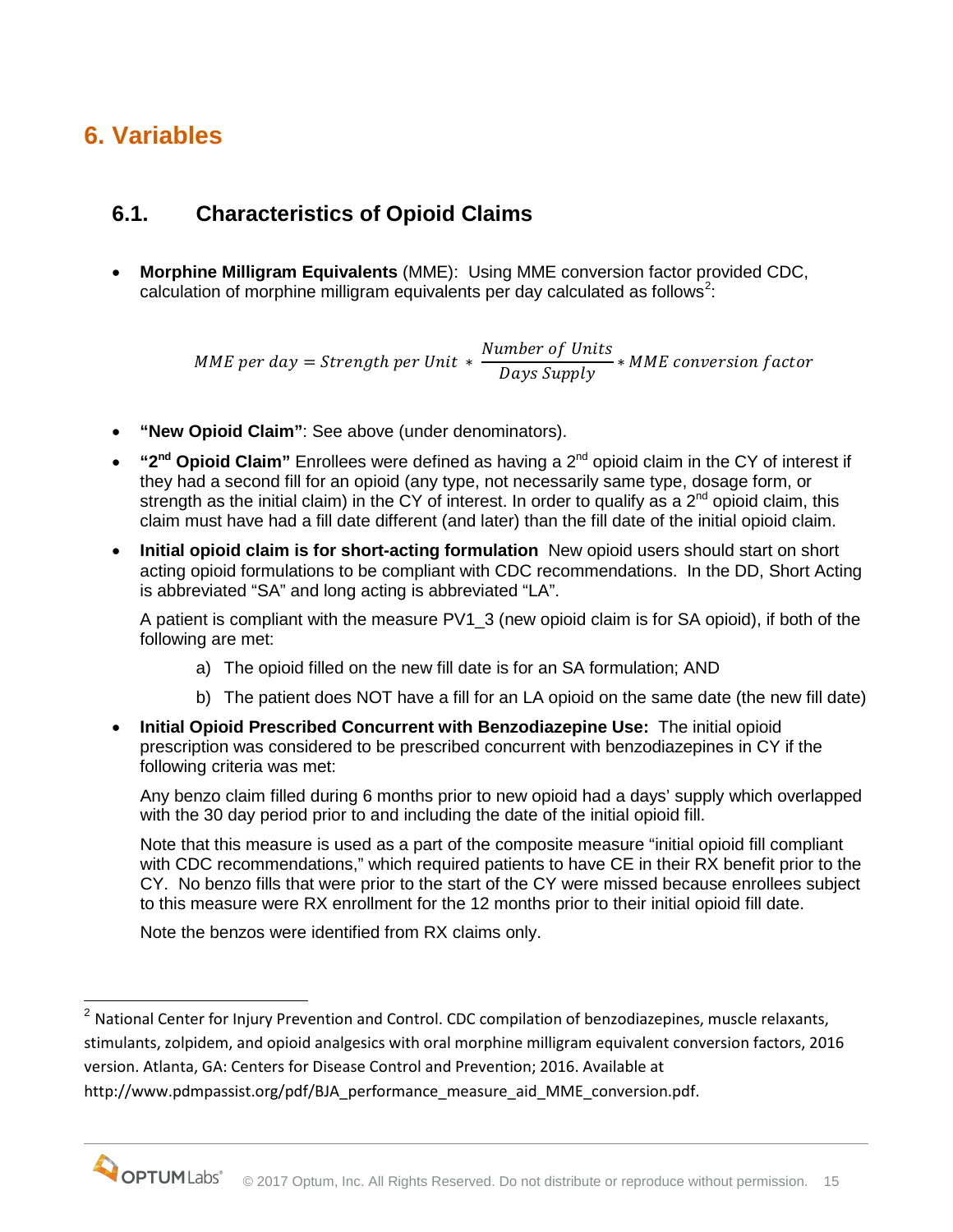- **Days' Supply From Initial Opioid Claim** Measures PV1\_5 includes assessment of days' supply from the first opioid claim for new opioid users. If patients had more than one opioid claim on the same date with different days' supplied amounts, the longest days' supply was used. This is true regardless of whether the NDCs from these claims were the same or different. (Multiple opioid fills on the same date was extremely infrequent, particularly when only the initial fill/fill date was considered.)
- **Concurrent Users of Opioids and Benzos** OUD5\_0 looks for any concurrent benzo and opioid use. We adapted our measure from a definition developed by PQA. Patients qualified for this measure if they qualified for the denominator for this measure (described above), and also had:
	- a) >= 2 benzo RXs filled on at least two different fill dates during the CY; AND
	- b) Days' supply from benzo and opioid claims that overlapped by >=30 days. Overlap days did not have to be consecutive

When constructing days of overlap, if a patient had 2 or more claims for opioids or benzos on the same date, only one claim (the one with the longest days' supply) was used.

### <span id="page-15-0"></span>**6.2. Opioid Use & Pain Management Variables**

• **"Contact" with a physician**;

A physician office and telemedicine contact was defined as follows:

- o Physician office visit: claims with the following AMA site codes: 11, 26, 50, 53, 71 or 72
- o Outpatient: claims with the following AMA sites codes: 22, 24, 25, 62, or 65
- o Telemedicine visit: claims with the following CPT/HCPCS codes: G0425-G0427, G0406- G0408, 99201-99215, 99231-99233, 99307-99310, G0420, G0421, G0108, G0109, 96150-96154, 90832-90834, 90836-90838, G0459, 90791, 90792, 90951, 90952, 90954, 90955, 90957, 90958, 90960, 90961, 90963, 90964, 90965, 90966, 97802– 97804, G0270, 96116, G0436, G0437, 99406, 99407, G0396, G0397, G0442, G0443, G0444, G0445, G0446, G0447, 99495, 99496, 90845, 90846, 90847, 99354, 99355, 99356, 99357, G0438, G0439 *and* corresponding "GT" modifier

The total number contacts with physician (either telemedicine or in office) during CY was counted, counting a maximum of one visit per day, regardless of type (office or telemedicine) or provider. Therefore, for this count is actually "physician contact days" and the maximum value is 365, minimum value is  $= 0$ .

• **"Appropriate Contact" with provider (new opioid users, prior to 2nd opioid claim)**: For the prevention measure PV3\_0, rates of physician contact before a second opioid fill, among those new to opioid therapy, were examined. This measure is only calculated among those new to opioid therapy in CY, and with a second opioid RX on a different and later fill date, during the CY.

Patients were considered to have appropriate contact with a physician prior to  $2<sup>nd</sup>$  opioid fill if they met both of the following:

**a)** Had a physician contact as defined above during the three days prior to (and including) the fill date of the second claim, inclusive AND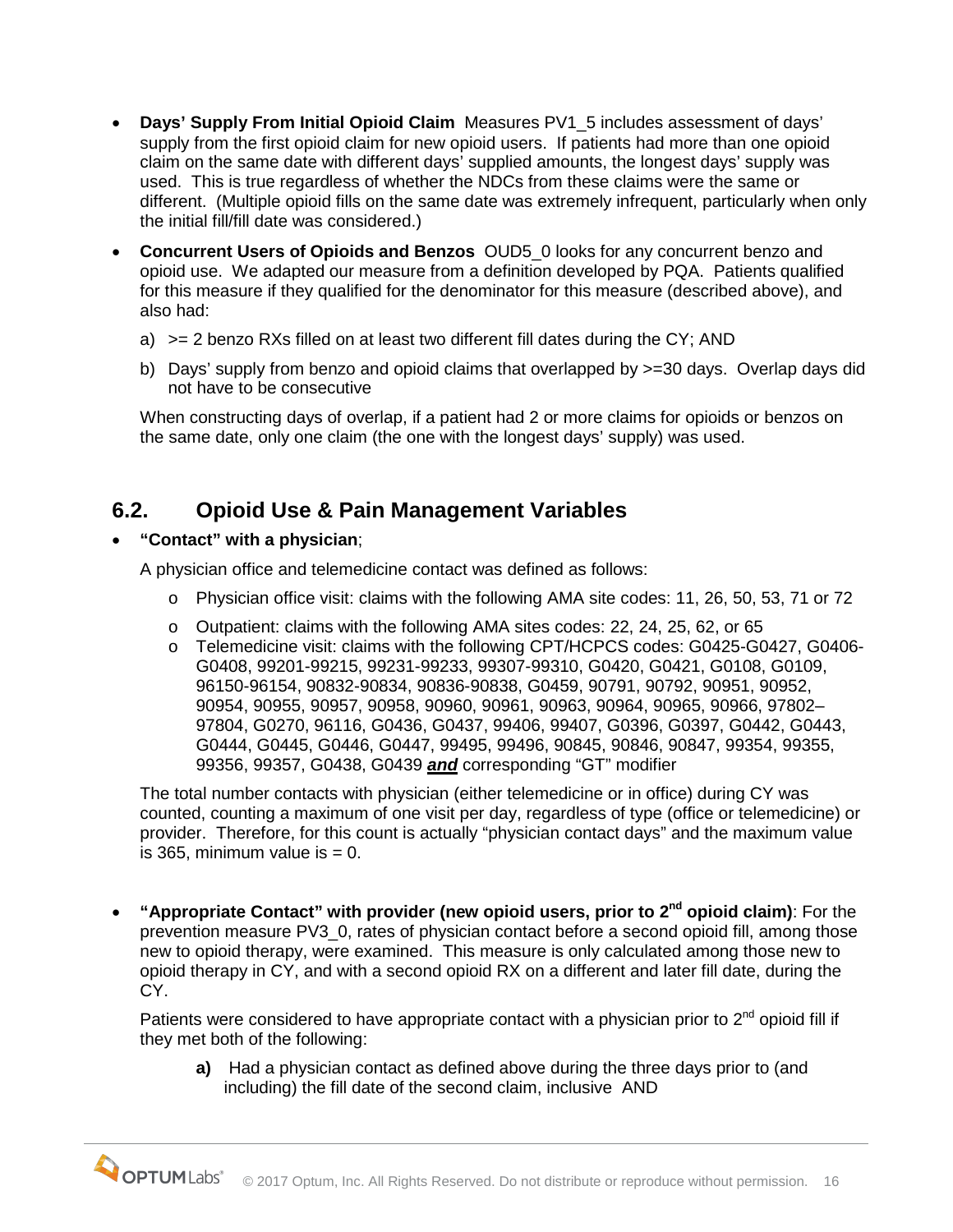- **b)** Date of contact was after the fill date of the first opioid RX;
- **"Appropriate Contact" with provider (chronic opioid users):** Based on CDC recommendations that opioid use is discussed at least every three months, defined as a ratio of contact with physician to days covered by opioid that is greater than or equal to 1 in 90 days  $(>=0.011).$

Note that this measure is only used among patients with chronic opioid use.

- **ED Visit for Breakthrough Pain (PN1\_2)** An emergency department visit for pain was defined as any ED visit with a primary diagnosis code of pain.
- **Opioid RX for Breakthrough Pain Following Surgery (PN2\_0):** Patients were defined as having an opioid claim for breakthrough pain following surgery if they met the following criteria:
	- 1) At least one qualifying ED or urgent care visit during the 15 days following discharge from surgery; AND
	- 2) At least one opioid prescription fill; where the fill date is:
		- a. on or after the date of earliest qualifying ED/urgent care visit identified above; **AND**
		- b. During the 15 days following discharge from surgery
- **Non-pharmacological treatments for pain**. We looked for evidence of non-pharmacologic pain treatments among patient with evidence of chronic opioid use.

Non-pharmacological treatments for pain include medical claims with the CPT or HCPC codes identifying non-pharmacologic treatments for pain.

• **Non-opioid pharmacologic treatments for pain (PN1\_4)**: We looked for non-opioid pharmacologic treatment among chronic opioid users. Note that most OTC therapies cannot be captured:

This measure does not account for the timing of these treatments in relation to the opioid claims that qualify the patient as a chronic user. The appearance of the non-opioid pharmacologic treatment was simply identified in the same year that the patient qualified as a chronic opioid user.

Non-opioid pharmacological treatment was defined as at least one claim for any of the medications with the following generic names or in the following classes:

- Gabapentin
- Pregabalin
- Carbamezapine
- Tricyclic antidepressants
- Duloxetine
- Milnacipran
- Capsaicin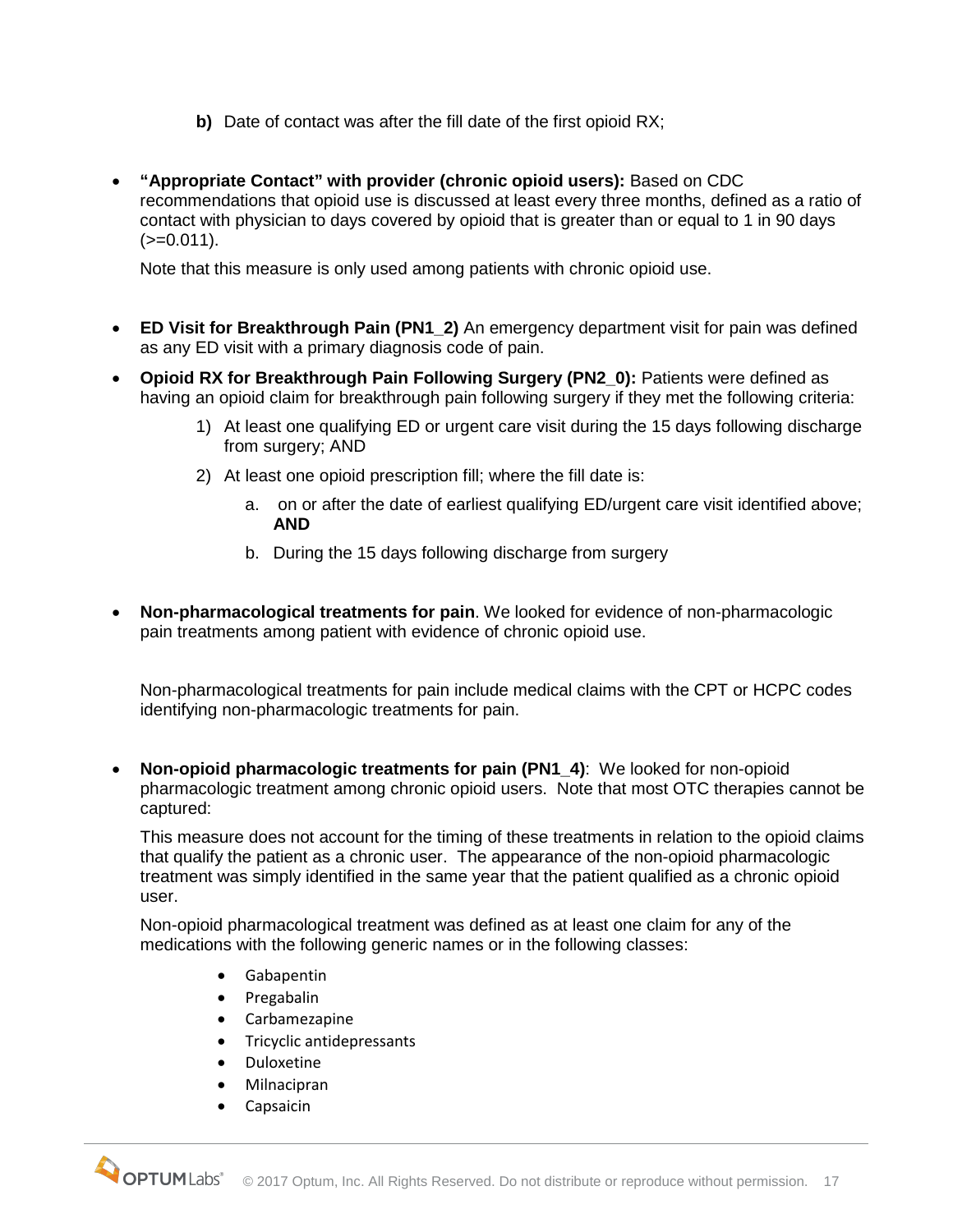- Lidocaine
- NSAIDs (Non-steroidal anti-inflammatory drugs)
- **New Opioid Treatment for New Onset LBP**. PV5\_0 ("No treatment of new onset LBP with opioids") is applied to the population with new low back pain with no evidence of opioids in the 180 days prior to new LBP diagnosis only.

Patients were considered to have new opioid treatment for new low back pain, if the patient had an opioid claim during *14 days following (including on)* the date of new LPB diagnosis.

### <span id="page-17-0"></span>**6.3. Overdose, Abuse, and Medication Assisted Therapy Variables**

- **Evidence of Opioid Overdose**. Evidence of opioid overdose was defined as the appearance of any OD diagnosis codes in any position.
- **Evidence of Opioid Use Disorder**. Evidence of opioid use disorder (OUD) was defined as any OUD diagnosis codes in any position OR evidence of MAT therapy (see below).
- **Medication Assisted Therapy**

Medication Assisted Therapy (MAT) was identified via three routes:

- 1) NDC codes on RX claims
- 2) NDC codes on medical claims (where populated)
- 3) Procedure codes (J-codes, HCPC, and ICD Proc)

MAT therapy includes:

- A. Drugs used only in MAT (Buprenorphine (tablets and subdermal implant only), Buprenorphine/naloxone (any formulation), Naltrexone extended release injection (brand name: Vivitrol); AND
- B. Drugs used for other indications, but identified as MAT by dose/dosage form (methadone oral, naltrexone oral)
- **Evidence of MAT among patients with OUD or OD**. Defined as evidence of MAT therapy at any time during the measurement period among patients with OUD (either diagnosis code or MAT claim) or OD. (Patients with MAT therapy appear in both the numerator and the denominator. A single MAT claim may serve as both evidence of MAT and evidence of OUD). No criteria around timing of MAT in relation to the OD or OD claim is required.
- **Evidence of MAT among patients with OD**. Defined as evidence of MAT therapy on or following first diagnosis of OD
- **Evidence of Naloxone among patients with OUD**. Defined as evidence of naloxone on or after the earliest detected OUD claim.